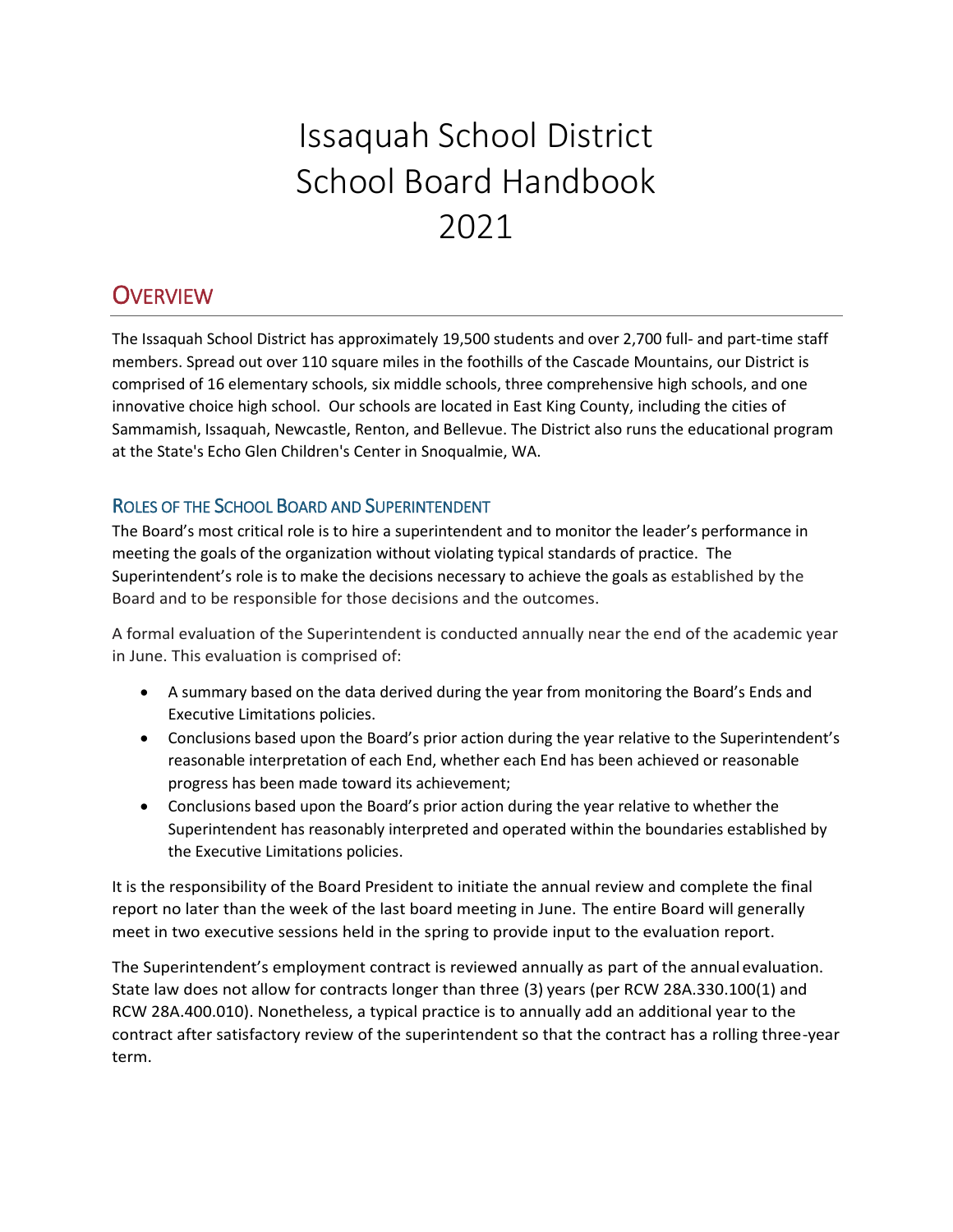#### INDUCTION AND DEVELOPMENT OF NEW BOARD MEMBERS

#### **Mentors**

A senior board member is assigned to each new board member to act as an informal support and sounding board for protocol and negotiating the maze of public education.

#### WSSDA Annual Conference -- Third Week of November

The winner of a school board election is sworn in on the first meeting in December; however, the Washington Administrative Code (WAC) allows successful candidates to attend the November WSSDA (Washington State School Directors Association) Conference in place of the retiring board member. New board members are strongly recommended to attend the special "early bird" sessions on the first day of the WSSDA Conference that are designed to provide basic knowledge on the functioning of the state education system. During the next three days of the conference, courses especially helpful for new board members are marked to create a pathway to acquire helpful skills and knowledge.

The conferences provide time away from local school board business for board membersto interact informally, become better acquainted, and build understanding and trust and thereby create a new cohesive team around the new boardmembers.

#### Open Government Training – Course Requirement

Instituted in 2014, each new board member must take the course within 90 days of taking the oath of office. The course is conveniently offered at the WSSDA Conference.

#### Policy Governance (PG)

Few new board members will have had any experience with this mode of governance, with its own unique vocabulary and protocols. Sessions on PG are often presented at the WSSDA Conference. In addition, the mentor, Board President and Superintendent will support the new member personally as needed and provide a copy of the book, *Good Governance is a Choice*, by Randy Quinn and Linda Dawson. The Board President and Superintendent, when appropriate, will also arrange for local training in the NW region or bring a PG consultant for the entire Board and administrative team as a study session.

#### SCHOOL BOARD GOVERNANCE

Policy Governance is a system of policies and procedures by which an organization's board provides oversight of the organization. PG, developed by John Carver, is a specific system of governance that provides specific objectives (i.e. Ends) that the organization must strive to accomplish while not violating basic standards of practice (i.e. Executive Limitations). The board's oversight of the organization is enacted by modifying the Ends and Executive Limitations to guide the organization's goals and to limit the actions taken by the Superintendent and administration to achieve those goals. The critical component of PG is that the Board does not direct the organization or its employees on the actions (i.e. Means) to be taken to achieve the goals. The only direct oversight the Board exerts over the organization is hiring the chief executive (i.e. Superintendent), monitoring that person's performance on achieving the Ends while complying with the Executive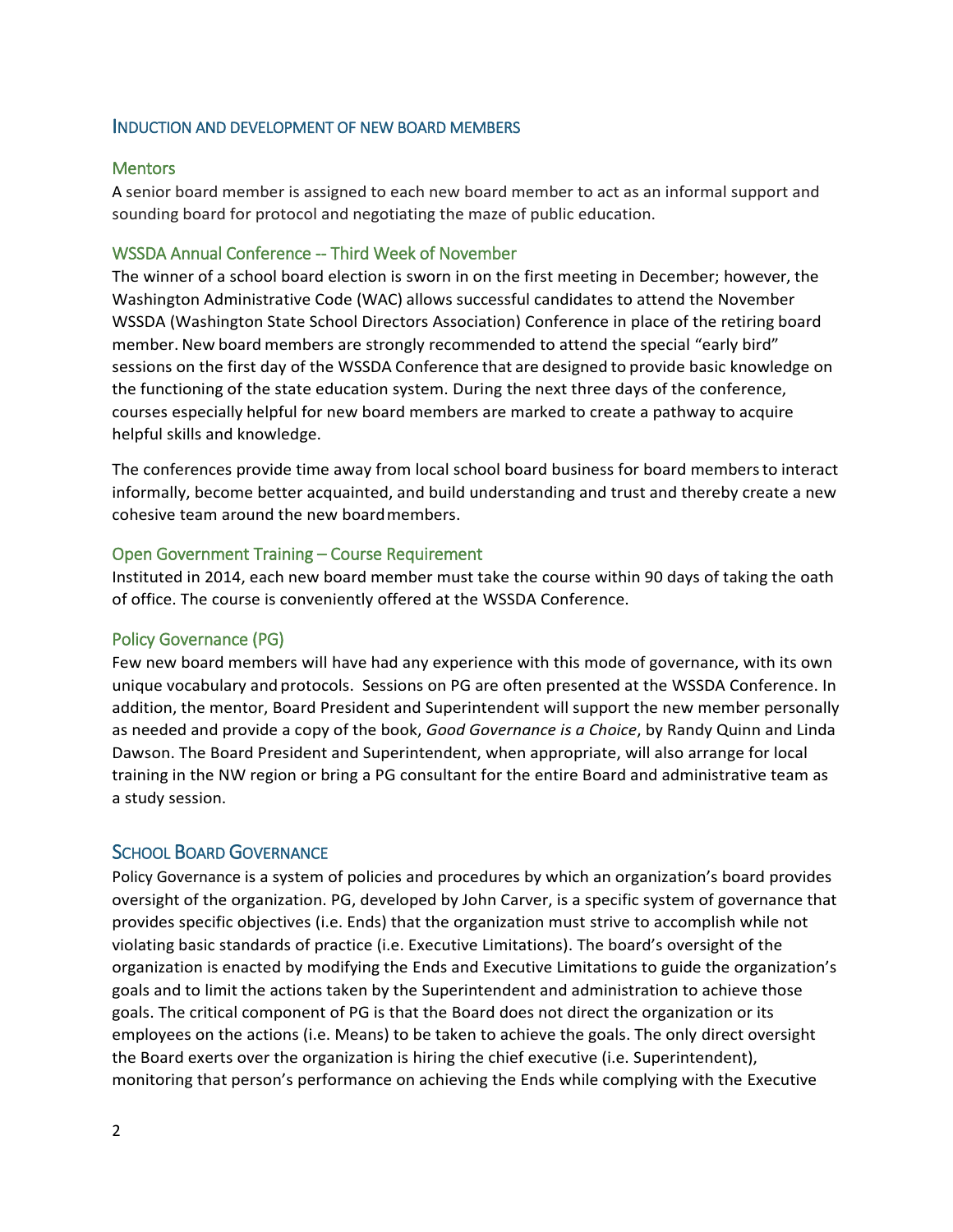Limitations, and either renegotiating or terminating the Superintendent's contract. [The Lighthouse Governance model developed by the government of New South Wales is similar to PG.]

See<https://www.issaquah.wednet.edu/board/policies> for all policies established and maintained by the Board.

# Ends

Ends are the results for students that the Board expects the organization to achieve. In Issaquah, the Ends are areas of knowledge and skill that all students must master by graduation in order to successfully live and compete in today's dynamic global environment. The Mission and Ends set the educational direction for the entire District. The Ends are fluid, always under scrutiny, and always subject to modification.

- The Board monitors progress in achieving the Ends of the organization through periodic reports (typically annually) from the Superintendent to the Board—Ends Monitoring Reports.
- After each Ends Monitoring Report, the Board reviews and comments upon the Superintendent's progress in meeting the Ends. The Board then determines whether or not to accept the monitoring report, which becomes part of the Superintendent's annual evaluation. This system of reporting and immediate feedback leads to an annual evaluation with no surprises for the superintendent.

# Executive Limitations

Executive Limitations (ELs) are the boundaries placed upon the executive's actions as the Superintendent guides the organization towards achieving the Ends. The ELs typically reflect the values of the Board, as they limit the Means rather than the Ends.

- The Board monitors the Superintendent's compliance with the Executive Limitations through periodic (typically annually) reports from the Superintendent to the Board — Executive Limitations Monitoring Reports.
- Some EL Monitoring Reports will be discussed and voted on by the board in open session while others will be reviewed by the Board on the consent agenda. Any board member can remove a report from the consent agenda at any time.
- The Board will periodically review its Executive Limitations to determine if modifications are necessary. To tighten or loosen control over the Superintendent, the Board can increase or decrease the limitations on the Superintendent's ability to take certain actions.
- There must be a high level of trust between the Board and the Superintendent for this system of self-reporting compliance to be effective. If trust is lacking, the Board may require outside verification of compliance. The only routine outside verification process for the Issaquah School District is the annual financial audit performed on all school districts by the Washington State Auditor's Office.

# Board/Superintendent Linkage Policies

Board/Superintendent Linkage (B/SL) policies define the responsibilities of the Board and the responsibilities of the Superintendent. In the B/SLs, the Board delegates to the Superintendent the responsibility for all decisions in running the organization to meet the goals. The B/SLs also contain the procedures by which the Board monitors and evaluates whether the Superintendent has made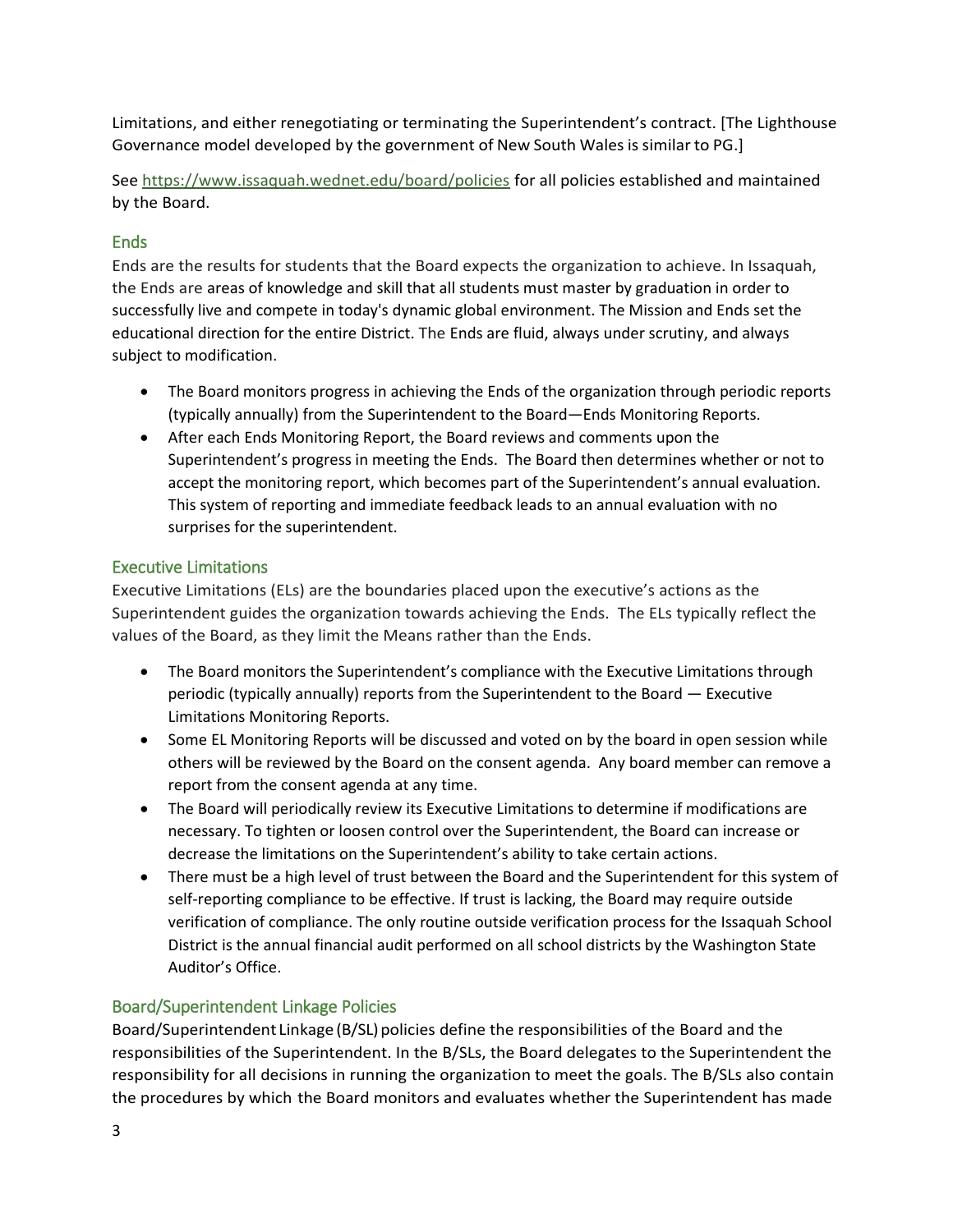progress towards achieving the organizational Ends and whether he or she has stayed in compliance with the Executive Limitations.

#### Governance Process Policies

Governance Process Policies (GPs) are the policies that guide the Board's internal operations, annual calendar of meetings and reports, the roles of the various board members, and basic standards of board performance and behavior.

#### Operational Governance Policies

Operational Governance Policies (OGPs) are derived from the WSSDA Board Operating Policies— 1000 Series. This is a comprehensive list of standardized operating policies based on Washington State law or regulations. The Superintendent and staff support the Board in updating these policies.

### BOARD CODE OF CONDUCT

#### The Board's Code of Conduct – Governance Process Policy GP-6

This policy addresses the ethical, professional and lawful conduct required of board members toward the board, staff and community.

### SCHOOL BOARD COMMUNICATIONS

#### Communications with the Media

- As the spokesperson of the Board, only the Board President should respond to questions from the media about the Board's decisions, freeing other members to refer all questions to the Board President.
- For news events, the Board President will refer the media to the Superintendent or the Executive Director of Communications & Strategy for consistent messaging.
- When expressing their opinions on matters or events affecting the district, board members should clarify that they are speaking for themselves, not for the Board as a whole. They should support and explain Board votes, not undermine them, even if they opposed the decision.

#### Communicating with other Board Members or the Superintendent

- As a courtesy, email inquiries regarding board business should typically be responded to within 24 hours of receipt.
- Board member to board member two- way communication by any means is permissible; however, see the restrictions and recommendations below.
- Board members should refrain from emailing all board members at one time to limit any actual or perceived violations of the Open Public Meetings Act. Informational emails are permissible, but the email should clearly state that responses are to be sent to the sender only; never "reply all." Emails that need to go to the entire Board may also be forwarded to the Executive Secretary to the Superintendent, the exception being scheduling questions for which "responding all" for expediency sake is appropriate.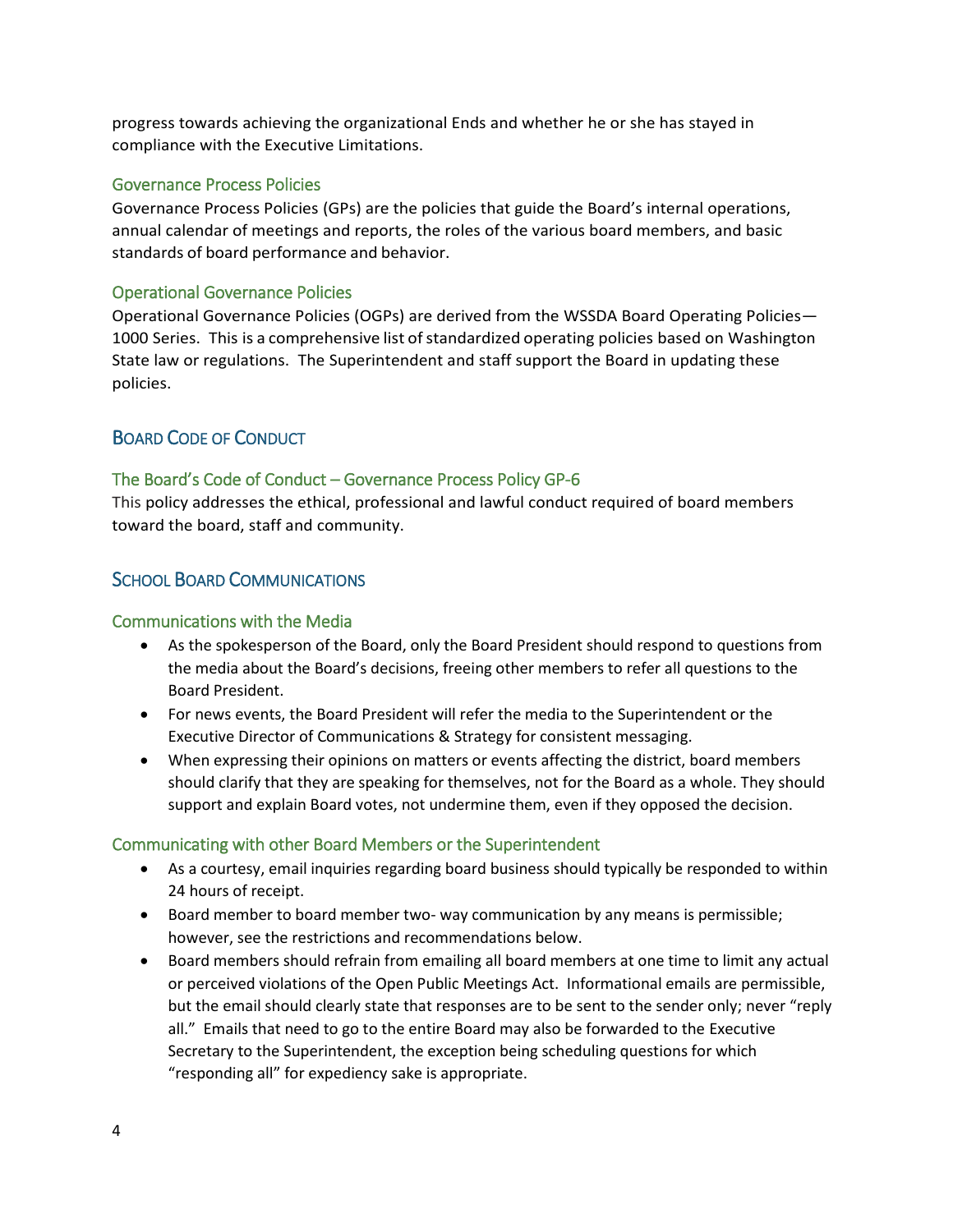- Board members should use only their district-issued email accounts and district-supplied technology devices for all district- and board-related communications and not home devices for these purposes.
- Board members should communicate directly only with the Superintendent or designees as defined by the Superintendent per B/SL-2. Communications with other district staff should be handled through the Superintendent.
- A board member may have occasion to communicate with district staff in his or her role as a parent or a member of an outside organization. In this case, the board member should use a personal email account rather than a district account, and should make clear that the communication is not school board related.

# **MEETINGS**

# BOARD BUSINESS MEETINGS AND EXPECTATIONS

### Open Public Meetings Act (OPMA)

Board decisions occur only by majority vote of a quorum of three or more members in a regularly advertised open public meeting. Three or more board members meeting face-to-face or electronically outside of a regularly scheduled public meeting to discuss board business is a violation ofthe OPMA, punishable by fine.

### Regular Board (Business) Meetings

Business meetings are held on the second and fourth Thursday of a month at 6:00 pm, generally in the district office board room, and regular attendance is expected (duration 2-4 hours). Work study sessions are usually scheduled prior to board meetings at 5:00 pm.

#### Notice of Absences

A board member should notify the Board President and/or the Superintendent of anticipated or unplanned absences from any board event.

#### Excessive Absences

All absences from regular board meetings are treated as unexcused absences, although a majority of the Board may excuse a board member's absence from a meeting if the absence is for reasons other than illness or active or training military duty, and if requested to do so. (See OGP-3.) The current RCW 28A.343.390 allows for the removal of a board member after four (4) consecutive unexcused absences from regular board meetings. If a board member has four consecutive unexcused absences, the Board will make a decision regarding the removal of a board member on a case-by-case basis.

#### Agenda

The agenda for a school board meeting is available to the Board by Friday afternoon preceding a Thursday board meeting.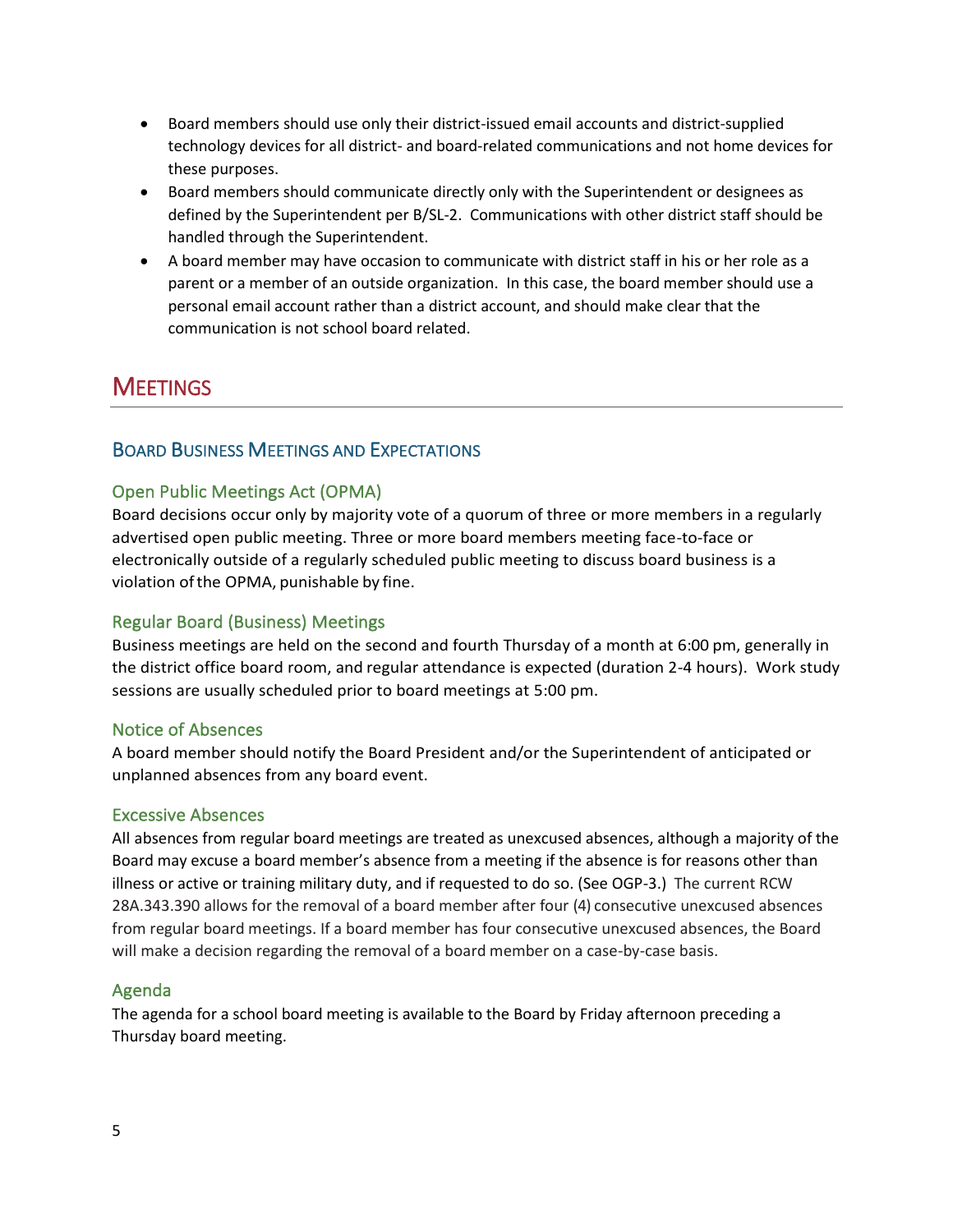**Addressing Questions:** If a board member has a question about a specific item on the agenda, he/she should contact the Board President and the Superintendent no later than the Tuesday preceding the board meeting.

- The goal is to have legitimate questions thoughtfully considered and answered in the meeting or, for clarifying questions or background information, to allow the Superintendent time to email all board members with the requested information prior to the meeting.
- It is improper for board members to engage in "gotcha" questioning regarding district operations, including asking about individual personnel matters

### Consent Agenda Items, Clarifying Questions

While board members may send informational questions on these items, it is generally understood that the consent agenda items are routine operating items of the district, under the purview of the superintendent and the administration and not topics for lengthy board discussion. However, some consent agenda items may address issues of sufficient district or community importance to warrant a presentation during the meeting for information only. Monitoring reports for Executive Limitations may sometimes be included on the consent agenda. An item may be removed from the consent agenda and be placed on the regular agenda upon the request of any one board member.

#### Meeting Preparation

It is expected that each and every board member will have read and gained a sufficient level of understanding regarding the items on the board agenda before attending a board meeting. While this does not preclude robust discussions and questions at a board meeting, it does place responsibility on each board member to come to meetings prepared (1-3 hours required).

#### Treatment of the Audience

Members of the public who have signed up to address the board on topics not on the board agenda are allotted up to three minutes each at the beginning of the meeting. Personal complaints about district personnel are not permitted. Board members are expected to listen attentively but the Board does not respond to public input. The Board President acknowledges the speaker and may direct concerns to appropriate staff without establishing dialog. During the business meeting, the Board President will allow for public input on specific agenda items.

#### Rules of Order

The Board loosely follows Robert's Rules of Order.

#### ANNUAL CALENDAR

Additional types of meetings, expectations for board attendance and scheduling (estimated hours per year for each activity).

#### Work Study Sessions (scheduled prior to most regular meetings, 30 - 90 minutes)

Open to the public, but the public may only observe, not ask questions or give public input. No board business is conducted. **Board attendance expected.**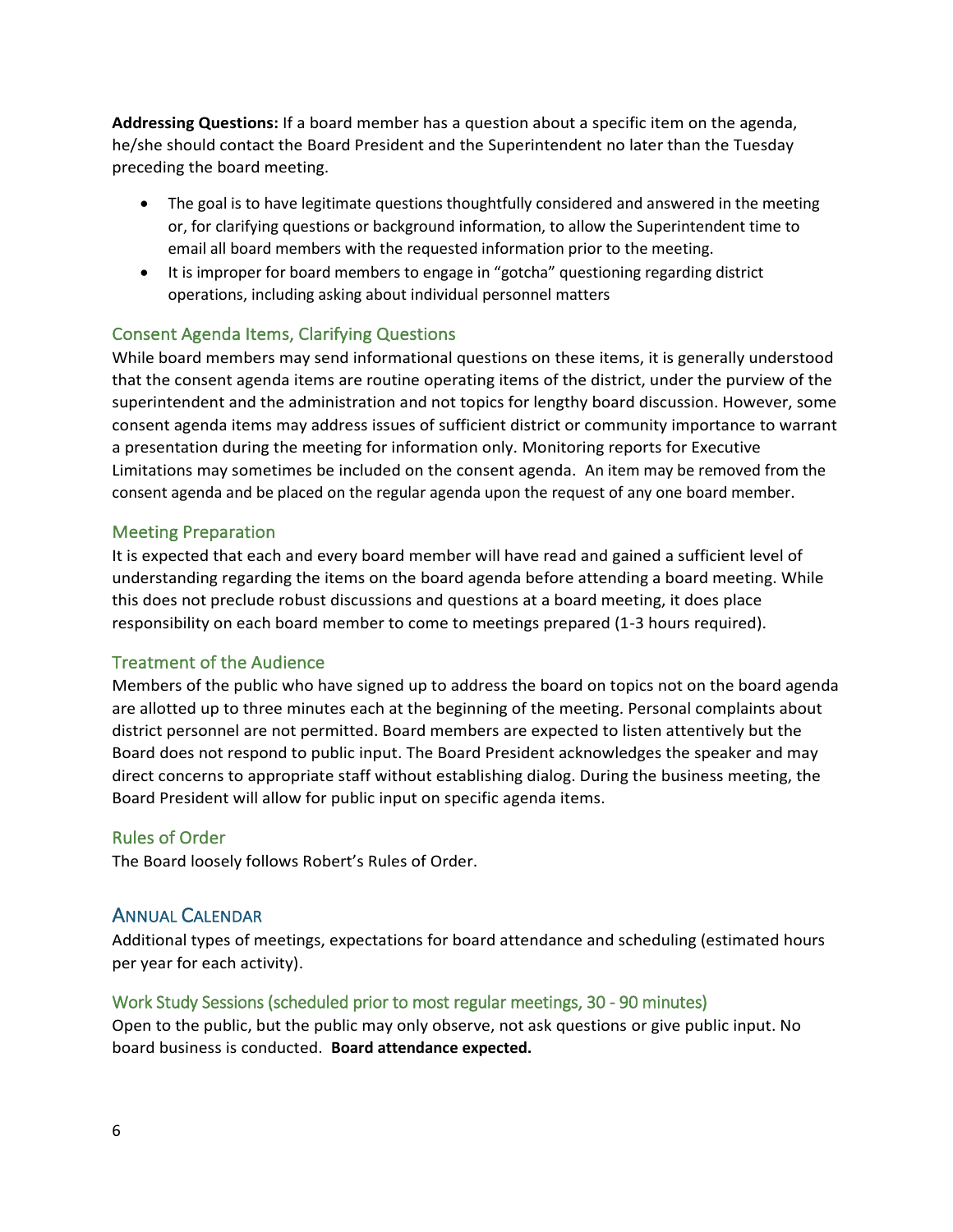At the Board's request, time is provided for more involved presentations and on specified topics by the Superintendent and the executive team or an outside consultant. Work Study sessions typically occur prior to a regular board meeting.

### Linkages or Focus Group Discussions (scheduled five to six times per year,  $1 - 2$  hours)

Open to the public, no board business. Held at the district office, various schools or city council chambers, and at convenient times for each group, often connected with a light repastif over mealtime.**Boardattendance expected.**

The Board holds five to six community linkages throughout the year as a way to connect with and listen to the community, students, families, partner organizations, professionals, and others. The Superintendent, administrators and staff attend the linkages to facilitate and record the community feedback. Under Policy Governance, the Board must be responsive to all owners of the district, including property owners and voters, beyond the typical groups from which we hear, customers (i.e. parents and students) and employees.

### Retreats (scheduled twice per year, 16 hours over two days)

Open to the public, but the public may only observe, not ask questions nor give public input. No board business takes place. Retreats are scheduled on dates convenient to the Board and Superintendent, and are usually held at the district office**. Board attendance expected.**

The agenda is set by the Board President with input from other board members and the Superintendent.

# Executive Sessions (as needed, .5 to 1.5 hours)

Advertised, but closed to the public and usually connected to a business meeting. **Board attendance expected.**

Legal stipulations (Open Public Meetings Act):

- Seven allowed topics, commonly real estate considerations, contracts, and personnel matters.
- Start & finish documented in brief open sessions. Minutes give generic topic only. Report to public if running over and set new finish time.
- For deliberation and discussion only. Votes must be taken in subsequent public session.
- All discussion and specific topics must be kept confidential, including from friends and family members.

# School Improvement Plan Review (scheduled over three or four meetings in Jan/Feb/Mar, 3 hours each)

The Board reviews each School Improvement Plan (SIP) over the course of three or four meetings. **Board attendance expected.**

#### Quasi-Judicial Hearings (as needed, .5 to 1.5 hours)

Occasionally the Board will hear an appeal in a quasi-judicial hearing. **Board attendance expected.**

# Special Events

High School Graduation Ceremonies in June, Ground Breakings, and New Facilities Dedications.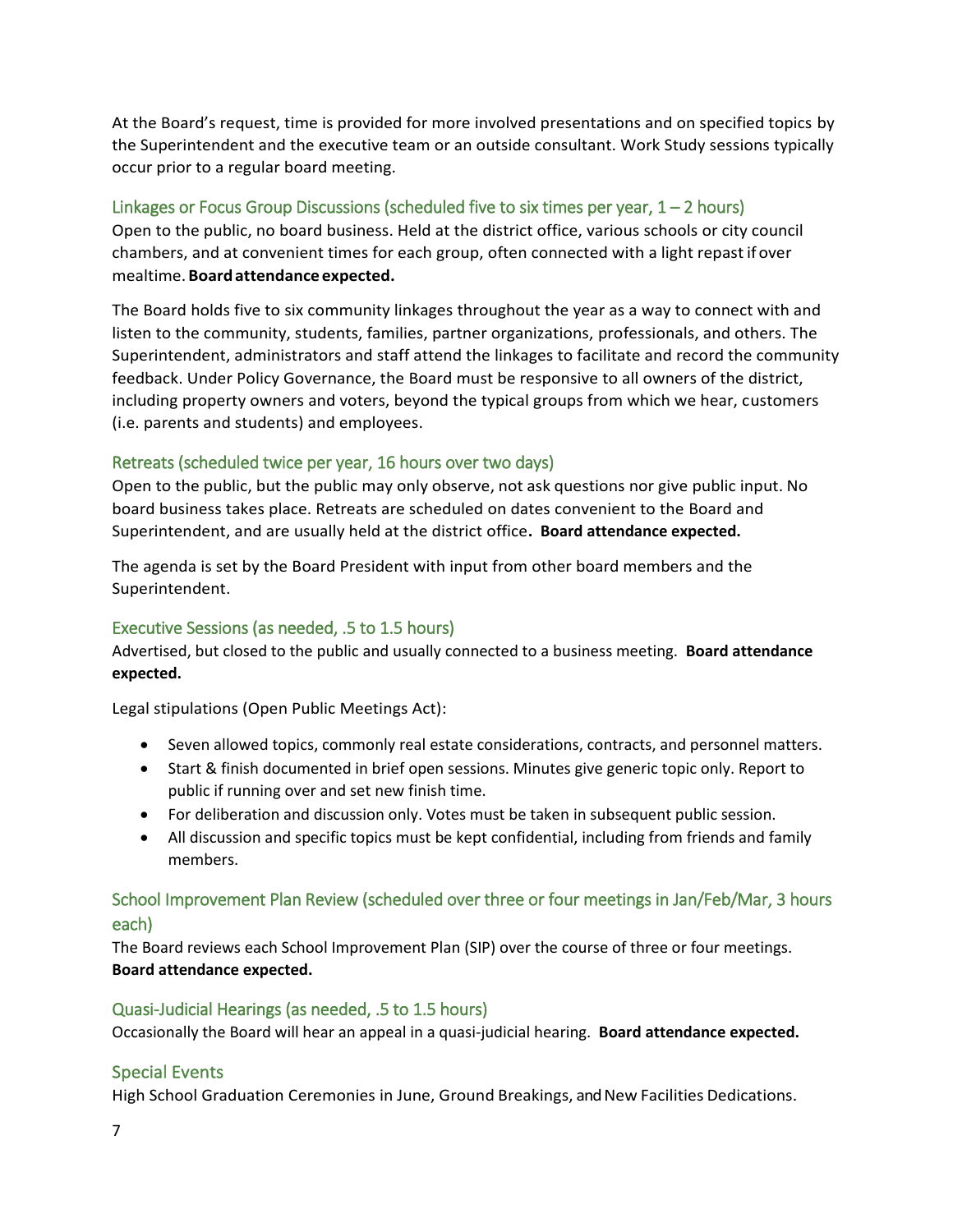**Schoolboardmembersarestrongly encouragedto attend** these special events in the school year and are personally rewarded for doing so. Board members will rotate accepting the graduating class at each of the high schools.

# Washington State School Directors Association (WSSDA) Regional Meetings (twice per year, in evening with meal,  $3 - 4$  hours)

We are in WSSDA Region 2, comprised of school districts within the Puget Sound Educational Service District in King County and the Bainbridge Island School District. Meetings are generally held at one of the 20 school districts in Region 2. **Board attendance encouraged.**

These meetings are professional development opportunities, typically with a dinner, an update from WSSDA staff and staff of the Office of the Superintendent of Public Instruction (OSPI), and then an open discussion among all the participants.

#### WSSDA Annual Conference (the week before Thanksgiving, 3 – 4 days)

Site alternates between Seattle/Bellevue (odd years, Thursday to Sunday) and Spokane (even years, Wednesday to Saturday), with special early bird sessions for new board members on the first day. **All board members and the Superintendent are strongly encouraged to attend.**

The conference is the premier in-state educational and networking event for school directors and superintendents.

### WSSDA Annual Legislative Conference (two days, Sunday – Monday, in Jan, Feb or Mar)

Held in Olympia during the current Legislative session, this conference is also sponsored by Washington Association of School Administrators (WASA) & Washington Association of School Business Officials (WASBO). It involves educational updates from legislators, the Governor, OSPI and the three sponsoring professional associations as well as advocacy time with our 5<sup>th</sup>, 41<sup>st</sup>, 11<sup>th</sup>, and 48<sup>th</sup> District Legislators in their offices. **All board members and the Superintendent are strongly encouraged to attend.**

# National School Board Association (NSBA) Annual Conference (3 days Saturday - Monday, in Mar or Apr)

Held in major city convention halls around the country, this is the premier school board conference that brings in some of the biggest names in education and nationally known speakers. **All board members and the Superintendent are strongly encouraged to attend.**

# MEETINGS AND CONTACT WITH THE PUBLIC

# Official Channels for Contact:

The Board's group email addressi[sschoolboard@issaquah.wednet.edu.](mailto:schoolboard@issaquah.wednet.edu) This email address is publicized on the Board's webpage. It goes to the entire Board and Superintendent. While we have individual board email addresses for internal communication, we are elected at large and have chosen joint communication methods.

If a board member receives an individual email from a staff, parent or community member to their district account, the board member should reply and cc the Superintendent and Board President, if appropriate, or forward to the Superintendent and Board President for assistance with a response.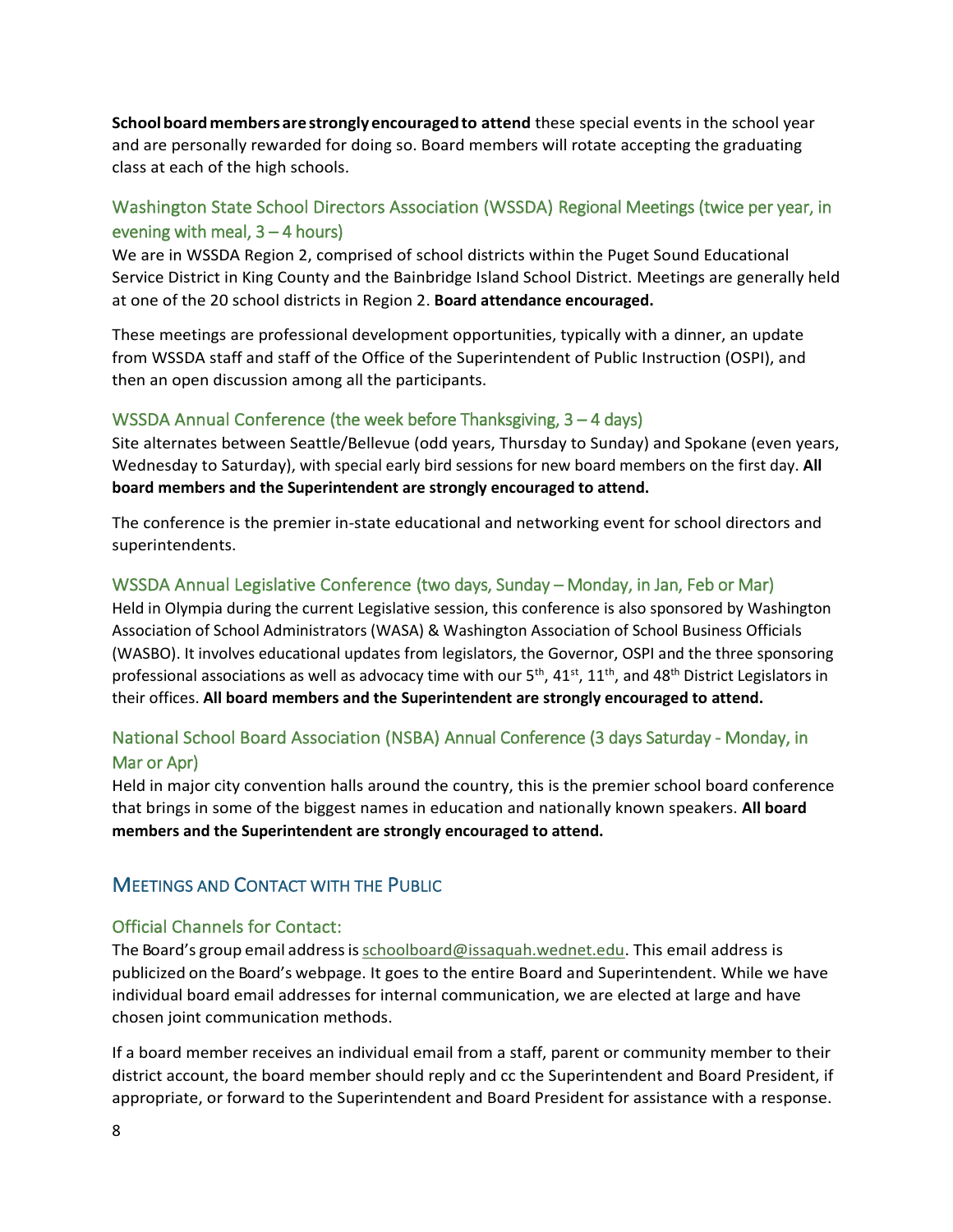Individual board members have district email addresses and personal telephone numbers listed in the Board Profiles on the district website.

### Unofficial Channels

Unofficial channels are those not provided by the district, besides the grocery store.

If you are contacted through your private email, these email communications about the district should be forwarded to your district email first and replied to through your district email address. This allows for retention of records through the district, not your private computer. (See Public Record Act.) Any email or text messages relating to school board business can be requested by a member of the public. If you use your personal computer or cell phone for these purposes, they are subject to search.

#### Suggested Protocol for Interaction

Listen attentively and make no promises to intervene.

Encourage interaction at lowest level, starting with the classroom teacher, next Principal, Executive Director of Teaching and Learning and Superintendent.

Report concerns to the Superintendent.

# SCHOOL BOARD

#### Board Officer and Committees

The Board President is elected by a majority of the Board during the first meeting in December. The duties of the Board President include being the spokesperson for the Board as a whole, presiding over board meetings, establishing board meeting agendas in conjunction with the immediate past president of the Board, planning retreats, appointing a mentor for any newly appointed or elected board member and leading the Superintendent's annual performance review in June. The duties of the Board President are outlined in more detail in GP-5, *Chief Governance Officer's Role*.

The Legislative Representative is elected by a majority vote of the Board for a two-year term in December of even-numbered years. The Legislative Representative's responsibilities include following state and federal legislation to share important developments with the Board. In addition, the Legislative Representative isthe Board'srepresentative toWSSDAregarding legislative actions and attends, if possible, WSSDA's General Assembly in late September.

Committees: Occasionally the Board may formally establish a Board Committee consisting ofboard members. Board committees ordinarily will assist the Board by preparing policy alternatives, implications and recommendations for board deliberations. However, a two-person work group of board members (sometimes referred to as a sub-committee) is not considered a Board Committee.

#### Board Technology Use

All board members are provided an Issaquah School District email address for all school board related communication to better comply with the state Open Public Meetings Act, Public Records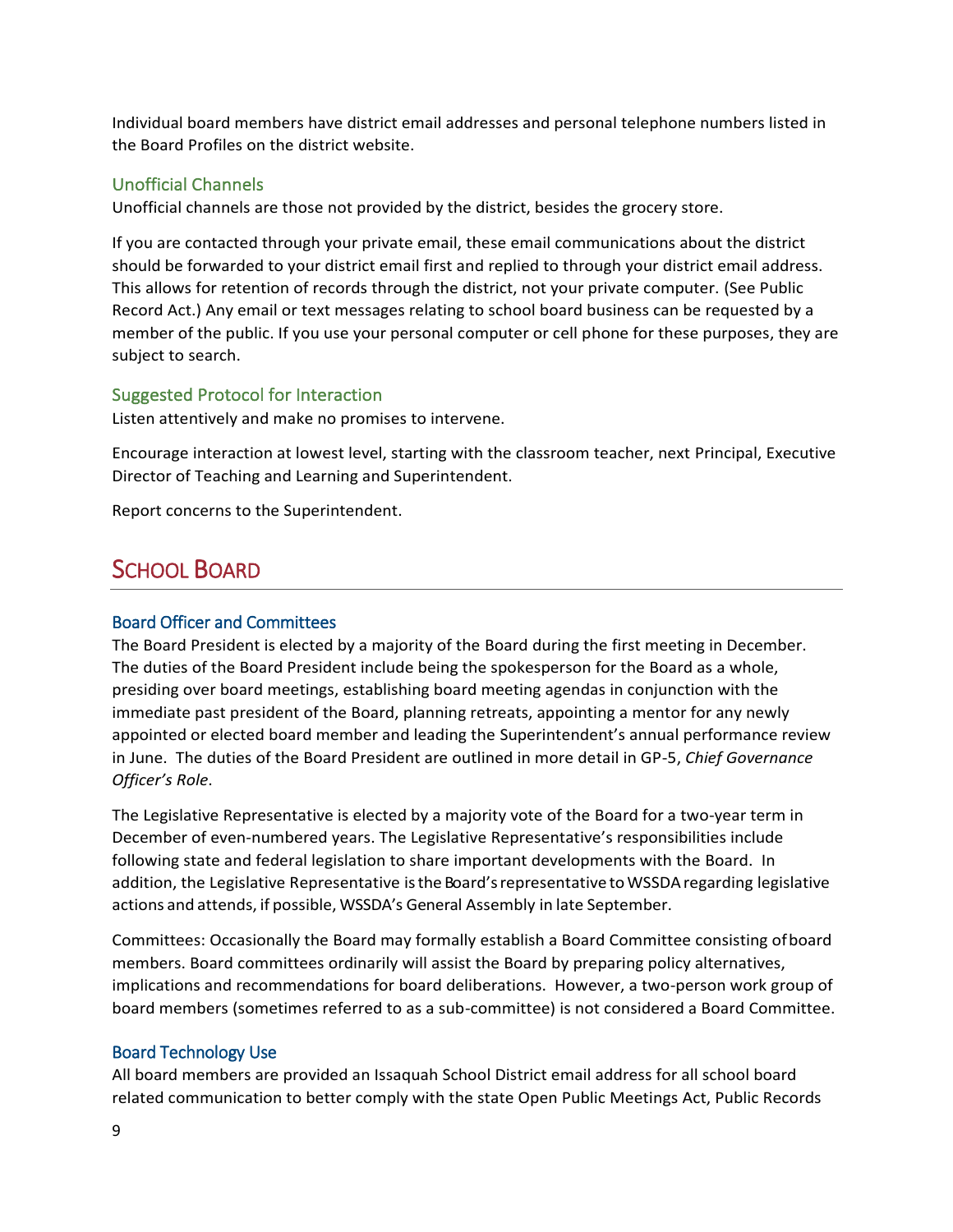Act, and records retention law and rules. In addition, there is an email address [\(schoolboard@issaquah.wednet.edu\)](mailto:schoolboard@issaquah.wednet.edu) for the public to use to email all Board members simultaneously.

All board members will be given on loan a district technology device for board work. The assignment of district technology is driven by the Public Records Act and records retention law and rules.

Board membersshould use only their district-issued technology device and email accounts for all district- and board-related communications and not personal devices or email accounts for these purposes. The technology checked out by a board member should only be used for board-related business. While occasional personal use is permissible, use of the technology for money-making endeavors is strictly prohibited. Please note that the use of district technology is a privilege.

Do not use the technology in a manner that would bring disrespect to the district or the Board.

#### Board Travel, Reimbursement and Compensation

Board members are reimbursed for travel to out of town meetings and conferences. A district-issued credit card (sometimes referred to as a P-card) is available for reimbursable travel related expenses. Meals may not include alcoholic beverages. Receipts of all expenses must be turned in with itemized receipts required for all meals. If a board member drives to an out of town meeting, they can submit the mileage and be reimbursed at the standard mileage rate.

Board members may be reimbursed \$50 per day or portion thereof for attending meetings and for performing other services on behalf of the District, not to exceed \$4,800 per year. To request reimbursement, a board member must turn in the form for reimbursement. A board member has the right to waive all reimbursement.

# **FINANCES**

In addition to state funding, school districts receive funding from the federal government, local taxes, and other miscellaneous sources. The contribution from each source is broken down below. The budget of the Issaquah School District is comprised of five funds: General Fund, Capital Projects Fund, Debt Service Fund, Associated Student Body Fund and the Transportation Vehicle Fund. For more details, see the most recent year's *Guide to Understanding the Budget* on the District Budget webpage [\(https://www.issaquah.wednet.edu/district/departments/finances/budget\)](https://www.issaquah.wednet.edu/district/departments/finances/budget).

**The General Fund** is the largest and most important of the five funds. This fund provides for the daily operations of the district. This fund is utilized to provide for teaching and support activities; basic, special, vocational, English language learners, remedial, and highly capable education; library; counseling; and health-related services. It is also used to finance support services, including transportation, food services, custodial services, building maintenance, utilities, insurance, printing, information systems and warehousing distribution. The remainder of the General Fund expenditures provides leadership/administrative service support to instructional and operational programs. These support services include school principals, instructional and operational supervision, human resources, accounting, payroll, auditing, legal, communications, and superintendent office support.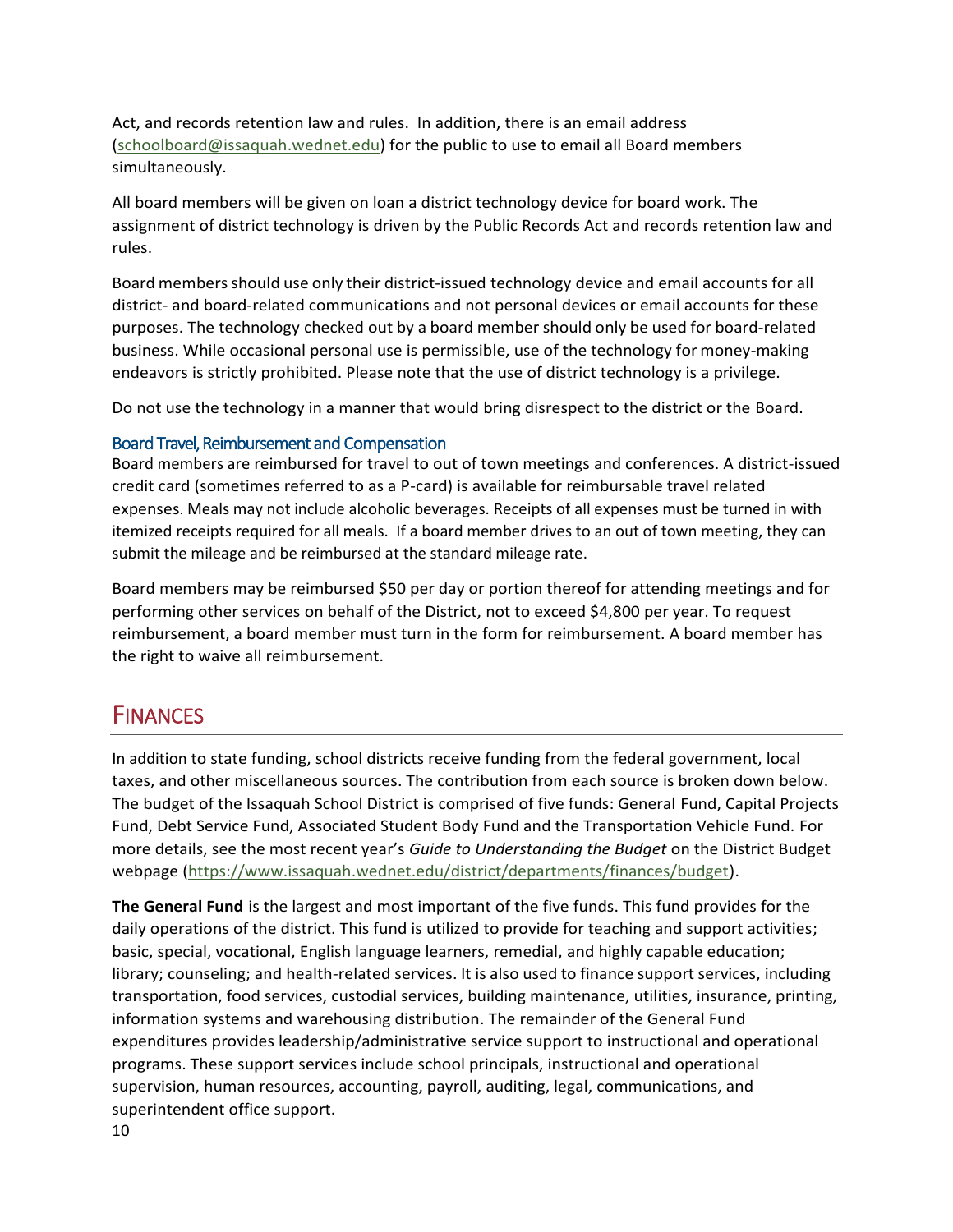**The Capital Projects Fund** is used to finance and pay for capital improvements. These include land acquisition, new construction and major improvements to existing facilities. This is usually financed by the sale of bonds, state construction assistance revenues, interest earnings, impact fees and special levies. By far the greatest source of revenue, nearly 98%, is from the sale of local bonds. Bond sales also provide the needed money upfront, whereas state construction assistance funds arrive after construction.

**The Debt Service Fund** accounts for the accumulation of resources for the payment of the principal and interest on bonds sold to fund capital improvements in the Capital Projects Fund.

**Associated Student Body (ASB) Fund:** Issaquah School District students have organized associated student bodies at five middle and four high schools. The financial resources of the ASB Fund are for optional non-credit extracurricular events of a cultural, social, recreational or athletic nature.

**Transportation Vehicle Fund** accounts for the purchase, major repair, and related debt service incurred for school buses.

# LAWS & REGULATIONS

# KEY WASHINGTON STATE LAWS AND REGULATIONS IMPACTING SCHOOLS BOARDS (RCW & WAC)

### Legal Basis for School Boards

School Boards in Washington State have legal powers, duties and responsibilities derived from state statute and regulation. Sources such as the school code (Title 28A RCW), attorney general's opinions, regulations of the state board of education (Title 180 WAC), and regulations of the state superintendent of public instruction (Title 392 WAC) delineate the legal powers, duties and responsibilities of school boards.

Quick synopsis on the Revised Codeof Washington (RCW) and the Washington Administrative Code (WAC):

- RCWs are statutes, or laws, passed by the State Legislature or by vote of the people (legislative branch).
- WACs are administrative regulations, or rules, adopted by state agencies (executive branch).
- Both RCWs and WACs legally bind the district.

#### PDC Filing

Public Disclosure Commission (PDC) - <https://www.pdc.wa.gov/>

- Reporting requirements for election campaigns: Within two weeks of becoming a candidate.
- Annual Personal Financial Affairs Statement: must be completed by April 15 (Tax Day), either electronically or by mail, even if you filed the year before as a candidate.
- Newly appointed board members: must file their Annual Personal Financial Affairs Statement within two weeks of the appointment.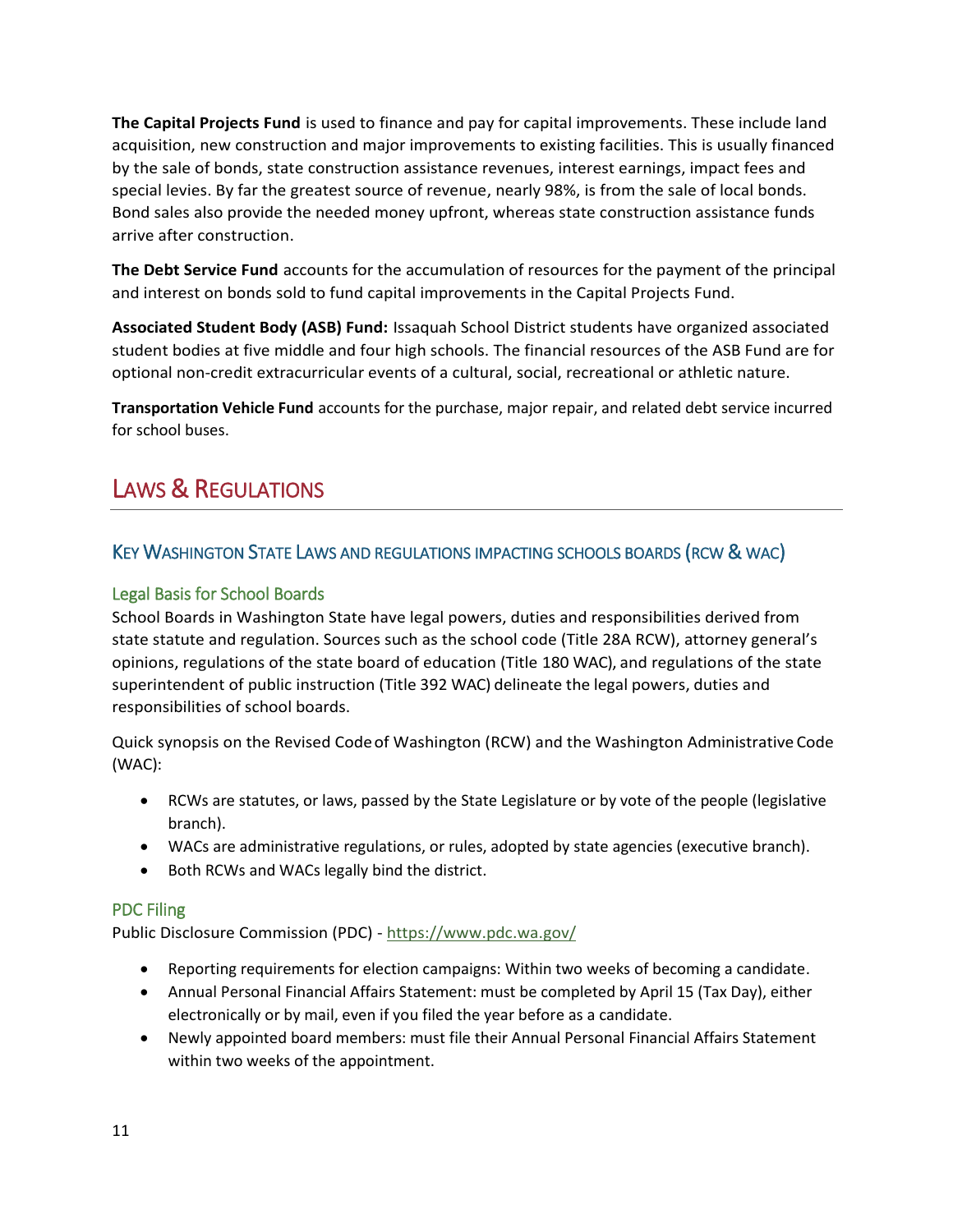#### Open Public Meetings Act (OPMA)

Limits board member communication, including email and text messages, concerning any districtrelated "action" outside of business meetings to only one-on-one, except for scheduling of meetings and conferences. Discussion among three or more board members counts as a "meeting" under the OPMA, and thus violates the OPMA unless the discussion takes place at an official and properly noticed meeting (or in a closed session not subject to the OPMA). A "meeting" under the OPMA includes email "replies to all," or among three or more board members, discussing agenda items or other district business. It also includes discussions among three or more board members in other contexts, such as in person or by phone. "Action" in this context is broadly defined as not just a vote on a motion, but the transaction of official business, including receipt of public testimony, deliberations, discussions, considerations, reviews, evaluations and final actions.

Any board member who attends a meeting knowing that it violates the OPMA is subject to a potential personal liability of \$500 for the first violation and \$1,000 for a subsequent one. Reference RCW: 42.30.120(1)(2).

#### Public Records Act

The Washington Public Records Act (PRA) under Chapter 42.56 RCW is a law designed to guarantee that the public has access to public records of government bodies at all levels in Washington. Anyone can request records and a statement of purpose is not required, nor are there restrictions placed on the use of records. The Washington Public Records Act allows five days for records responses; board members should immediately forward all public records requests received to the district's Public Records Officer.

Any email or text messages relating to school board business can be requested by a member of the public. If you use your computer or cell phone for these purposes, they are subject to search. Furthermore, school-related electronic communication with other board members, staff or the public must be retained for several years. For this reason, the district has a policy that all boardrelated electronic communications occur on district-provided computers using the district's email service to provide archiving and ready searching for requested records.

#### Open Government Training Act

The Open Government Training Act, ESB 5964, requires board members to receive training in the Public Records Act, the Open Public Meetings Act, and records retention laws and rules. This mandatory training will provide you with additional guidance on complying with the state's open government laws. New board members must receive the training within ninety days of taking office, and all board members must take a refresher training at least every four years.

**Resources:** Training provided at the November WSSDA Conference and free online by the WA Attorney General Office.

#### Grounds for Censure or Removal of Board Members

Censure is an expression of Board disapproval concerning the actions of an individual member. Service as a board officer is a privilege and not a right, so board officers can be removed from their officer position by a majority vote of the Board. The Board of Directors cannot remove individuals from the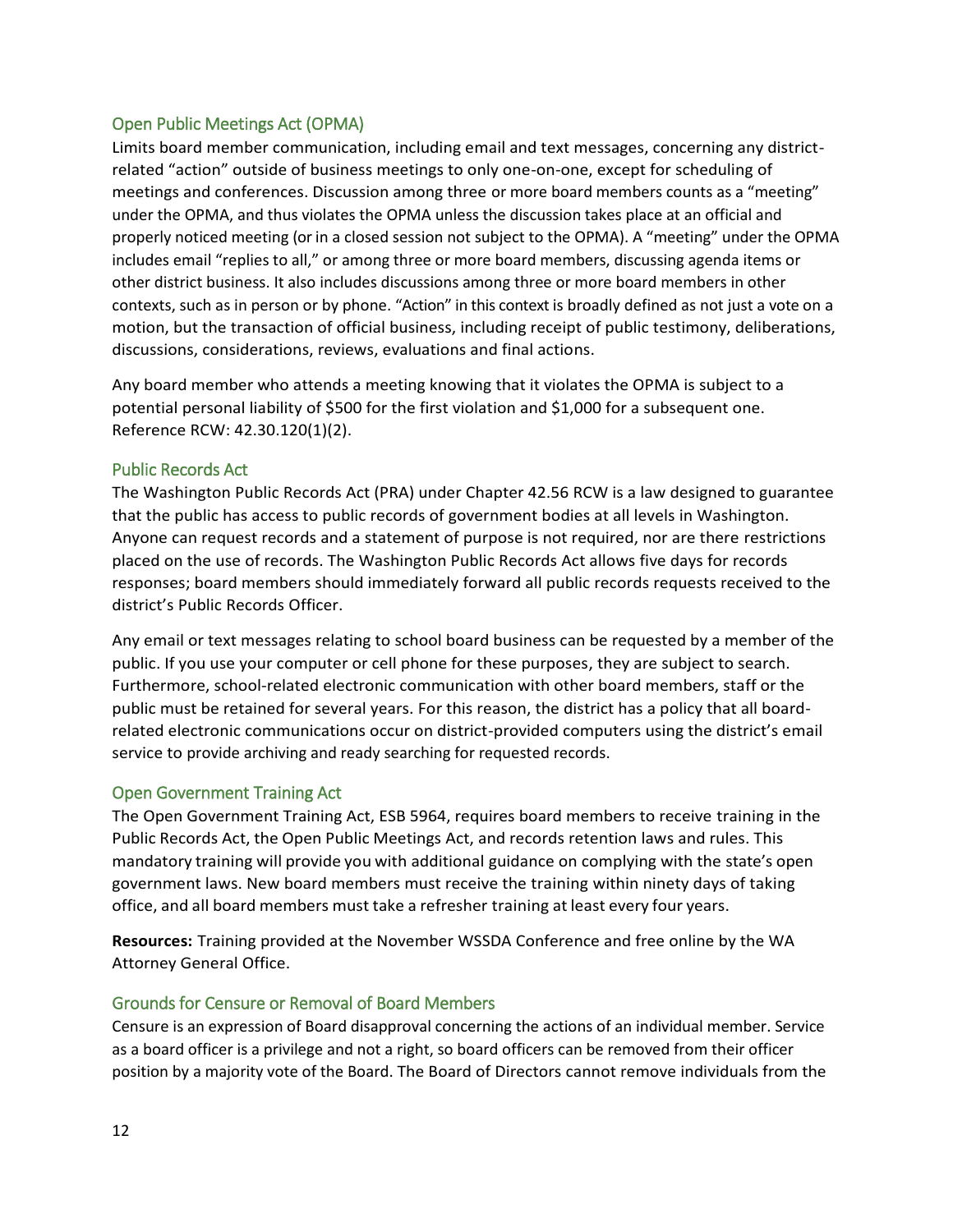Board itself except in cases of excessive absenteeism, defined as missing four consecutive board meetings. Reference: RCW 28A.343.390; see local policy, OGP-3, *Absence of a Board Director*.

### Conflict of Interest (RCW 42.23.030)

A conflict of interest is considered to exist whenever a board member is or may reasonably appear to be in a position to request or receive, directly or indirectly, anything of value for or on account of his or her influence as a member of the Board of Directors.

# FEDERAL EDUCATION LEGISLATION

Federal funding includes Title I resources that support high-poverty populations.

The Individuals with Disabilities Education Act (IDEA) was last reauthorized in 2004. It provides funding for special educationsupport.

The Elementary and Secondary Education Act (ESEA), formerly No Child Left Behind (NCLB), was reauthorized in November 2015 and is now called Every Student Succeeds Act (ESSA). The new act provides more state control of learning and professional standards and removal of onerously punitive federal controls for missing impossibly high standards "for every child." It provides funding for high-poverty Title I schools.

**Common Core State Standards:** National in scope, but not actually federally mandated, it was developed by a conference of State Governors & State Chief School Officers, including our OSPI, from 45 states & DC.

# GOVERNMENTAL AND NON-GOVERNMENTAL EDUCATION AGENCIES SUPPORTING PUBLIC SCHOOLS

# WSSDA (Washington State School Directors Associations)

As defined and required by law, board members are members of the Washington State School Directors' Association. WSSDA is authorized in state law to be self-governing. This body supports professional development of board members, including advocating for public education at the state and federal levels.

WSSDA holds a delegate assembly during the annual November conference. That assembly establishes and maintains WSSDA's bylaws, adopts the association's position on non-legislative issues and approves membership dues. The school district has one voting delegate (the Legislative Rep) at that meeting and at the WSSDA General Assembly held in late September. That group establishes WSSDA's legislative priorities for the upcoming year.

School boards may legally lobby for legislation and initiatives and join in lawsuits aimed at improved funding for public education by the state. Boards may not support individual candidates for public office.

Groups to focus on in Olympia:

- **Legislature:** House & Senate Chairs and committee members of Education & Budget
- **Our 12 local legislators:** one Senator and two Representatives in the 5th, 41st, 11th & 48th **Districts**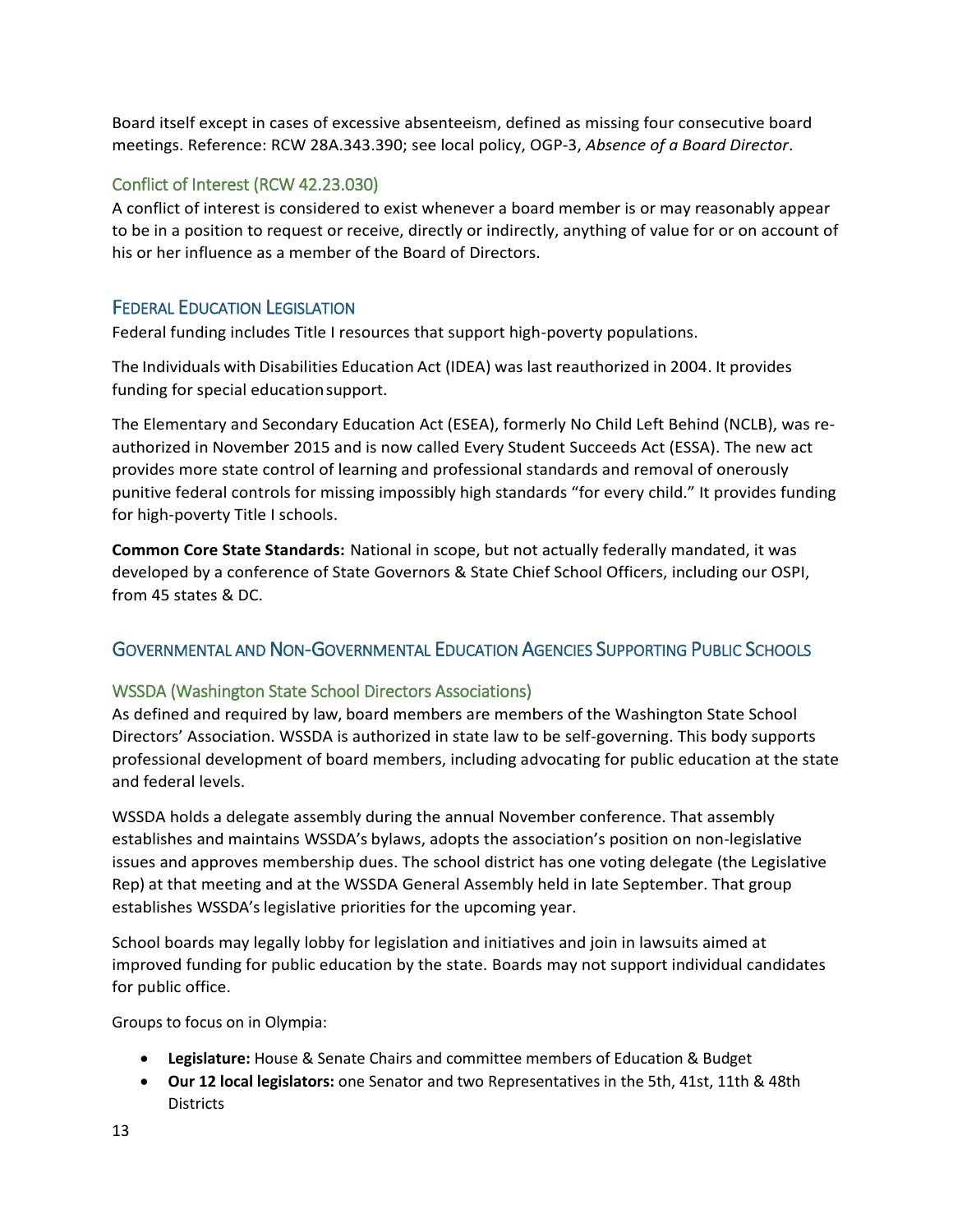#### WASA (WA Assoc. of School Administrators)

WASA's membership includes more than 1,604 members and is open to all K-12 educational administrators in central office, building management, and educational agency positions. It provides professional development and promotes community and legislative support for education.

#### OSPI (Office of Superintendent of Public Instruction)

OSPI is the primary agency charged with overseeing K-12 public education in Washington State. Led by State School Superintendent Chris Reykdal, OSPI works with the state's 295 school districts to administer basic education programs and implement education reform on behalf of more than one million public school students. OSPI is housed in the Old Capitol Building in Olympia.

The state, through OSPI, supervises school district budgeting, accounting and financial reporting. The state auditor works with OSPI to audit our budget once a year, in the spring. OPSI collects data on schools and operations and is tasked with developing a school report card for each school in the state.

#### SBE (State Board of Education)

The mission of the State Board of Education is to lead the development of state policy, provide system oversight, and advocate for student success. The state board of education consists of sixteen members: seven members appointed by the governor; five members, including two from eastern Washington and three from western Washington, elected by the members of public school boards of directors; one member elected by approved private school boards of directors; the superintendent of public instruction; and two student representatives selected by the Association of Washington Student Leaders (AWSL).

#### PSESD (Puget Sound Educational Service District) #121

The PSESD 121 provides leadership and cooperative services to thirty-five (35) school districts in King and Pierce counties, including Bainbridge Island. Approximately 38% (433,000 students) of Washington's preK-12 public schools students reside in PSESD 121.

#### DCYF (Department of Children, Youth and Families)

DCYF strives to help create safe, healthy, nurturing learning experiences for all Washington children. DCYF focuses on the earliest years in children's homes, child care, school programs and communities. It offers information and resources for children's first and most important teachers — parents — as well as others who care for and teach young children.

#### WSAC (Washington Student Achievement Council)

By reorganization of the Washington Higher Education Commission, the Washington Student Achievement Council was established as a cabinet-level state agency on July 1, 2012. WSAC provides strategic planning, oversight, and advocacy to support increased student success and higher levels of educational attainment in Washington.

#### NSBA (National School Board Association)

NSBA represents school boards on a national level. They believe that public education is America's most vital institution. NSBA has five goals: 1) Member service culture andrelationships, 2) School